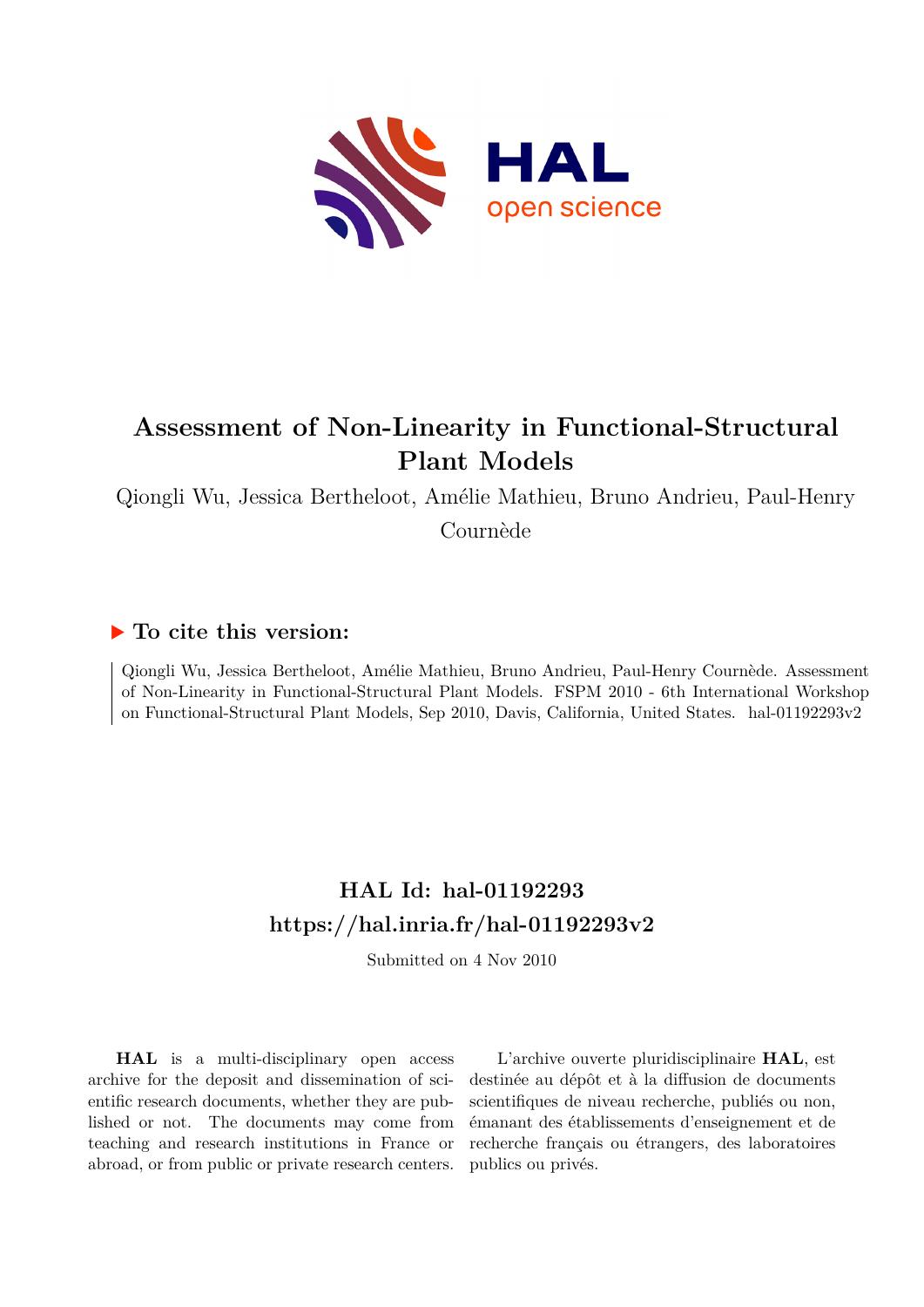### **Assessment of Non-Linearity in Functional-Structural Plant Models**

 $\mathbf{W}$ u Q-L<sup>1</sup>, Bertheloot J<sup>2</sup>, Mathieu A<sup>3</sup>, Andrieu B<sup>4</sup>, Cournède P-H<sup>1</sup>

INRIA Saclay Île-de-France, EPI DigiPlante & Ecole Centrale Paris, Lab MAS, France INRA, UMR 0462 SAGAH, Beaucouzé Cedex, France AgroParisTech, UMR 1091 EGC, Thiverval-Grignon, France INRA Grignon, UMR 1091 EGC, Thiverval-Grignon, France [qiongli.wu@ecp.fr](mailto:pwp@cpsc.ucalgary.ca)

**Keywords:** Global sensitivity analysis, Linearity index, Carbon allocation, Retroaction functionstructure, C-N model

#### **Introduction**

Global sensitivity analysis (SA) has known an increasing interest to assess the relative importance of parameters in ecological models [Cariboni et al., 2007] or crop models [Makowski et al., 2006]. Such methods have an important role to play in functional-structural plant growth modeling. The complexity of the underlying biological processes, especially the interaction between functioning and structure [Vos et al., 2009], usually makes parameterization a key step in modeling, and the analysis of model sensitivity to parameters provides useful information in this process. A side result of global SA is that it provides an indicator of the degree of non-linearity of the model by computing the level of interaction between parameters and how this interaction contributes to the variance of the output. Plants are known as complex systems with a strong level of interactions and compensations, and the aim of FSPMs is to describe and understand this complexity. As such, non-linearity is expected to play a key role in the study, since it reveals the interactions between parameters [Cariboni et al., 2007] [Saltelli, 2002]. The knowledge of the intrinsic non-linearity of the model and of its dynamic evolution throughout plant growth is very useful to study model behavior and properties, to underline the occurrence of particular biological phenomena or to improve the statistical analysis when confronting models to experimental data (e.g. statistical properties of estimators or numerical methods to compute the propagation of errors [Julier et al., 2000]).

The objective of this paper is thus to explore the level of linearity of 3 FSPMs with different levels of complexity, and infer in each case what information can be drawn from this analysis. We first introduce the basic principles of Standard Regression Coefficients (SRC) method which is used for the analysis and gives a short overview of the different models addressed. We then analyze the results of the linearity study, particularly stressing on the emergence of non-linearity. We end by discussing the interest and potential extensions of this work.

### **Materials and Methods**

#### *Standardized Regression Coefficients (SRC) Method and Linearity Index*

A model is represented by a mapping relating the space of inputs to a chosen output. The input factors are supposed to be random variables described by identified probability distributions which reflect the uncertain knowledge of the system under analysis. The SRC ( [Cariboni et al.]) method is based on a global linear approximation of the model. It provides the model coefficient of determination  $R^2$ , which represents the fraction of the output variance explained by the linear regression model itself. When  $R^2 = 1$ , the system is linear and the SRCs can totally explain the variance of the output affected by each factor. The coefficient of determination can thus be considered as a linearity index and is used as such in what follows, in order to assess the nonlinearity of models. Even when models are moderately non-linear (i.e.  $R^2 > 0.9$ ), the SRCs can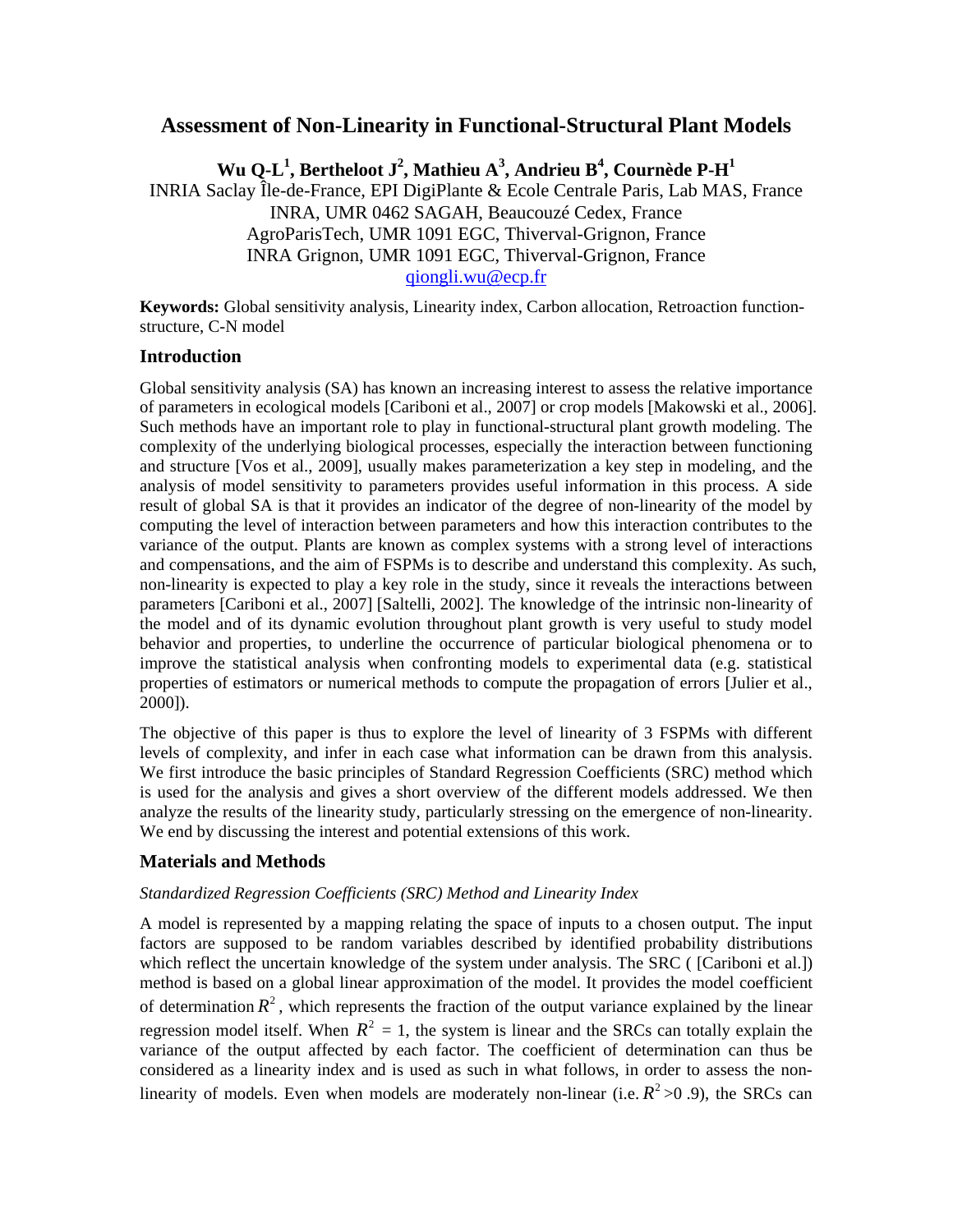provide valid qualitative information. When  $R^2$  gets small, the SRCs are no longer reliable sensitivity representations.

#### *Models*

First a simple source-sink model of maize growth, GreenLab (description and parameterization can be found in [Ma et al. 2008]), is used to specifically study the process of carbon (C) allocation among expanding organs during plant growth. The model describes dry biomass production by an extension of Monteith's law at the individual plant level and biomass allocation to expanding organs with a proportional model involving empirical sink functions, whose parameters are estimated by model inversion from experimental data. The model time step, also called Growth Cycle (GC), corresponds to the phyllochron. There are 20 phytomers when the plant is fully developed, and the 15th phytomer bears the cob. The total growth lasts for 33 growth cycles.

Second, we study the GreenLab model of tree growth (applied to poplar tree) characterized by the retroaction of plant functioning on its organogenesis [Mathieu et al. 2009]. This model describes tree structural plasticity in response to trophic competition. At each GC, the ratio of available biomass to organs' demand determines the numbers of new phytomers in growth units, the appearances and types of branches, as well as their life spans.

Finally, we consider a functional-structural model, NEMA [Bertheloot et al., 2009], describing C and nitrogen (N) acquisition by a wheat plant as well as C and N distributions between plant organs after flowering. This model has the specificity to integrate physiological processes governing N economy within plants: root N uptake is modeled following the transport systems HATS and LATS, and N is distributed between plant organs according to the turnover of the proteins associated to the photosynthetic apparatus. C assimilation is predicted from the N content of each photosynthetic organ. Consequently, this model is more mechanistic but also more complex than the two previous ones.

In this study, we follow dynamically the linearity index throughout plant growth. For models of GreenLab type, the output of interest for the SA is the biomass production at each GC, and for the NEMA model, grain dry mass, grain N mass and root N uptake are considered.

#### **Results**

#### *GreenLab Maize*

The linearity analysis for the biomass production is given in Fig.1.a. A non-linear period is denoted by the minimum around GC17. It is a key step in terms of biophysical processes corresponding to the transition between two allocation phases, the first one corresponding mostly to leaf area increase and the second one to grain filling (as illustrated by Fig.1.b showing the biomass allocation to each kind of organs).

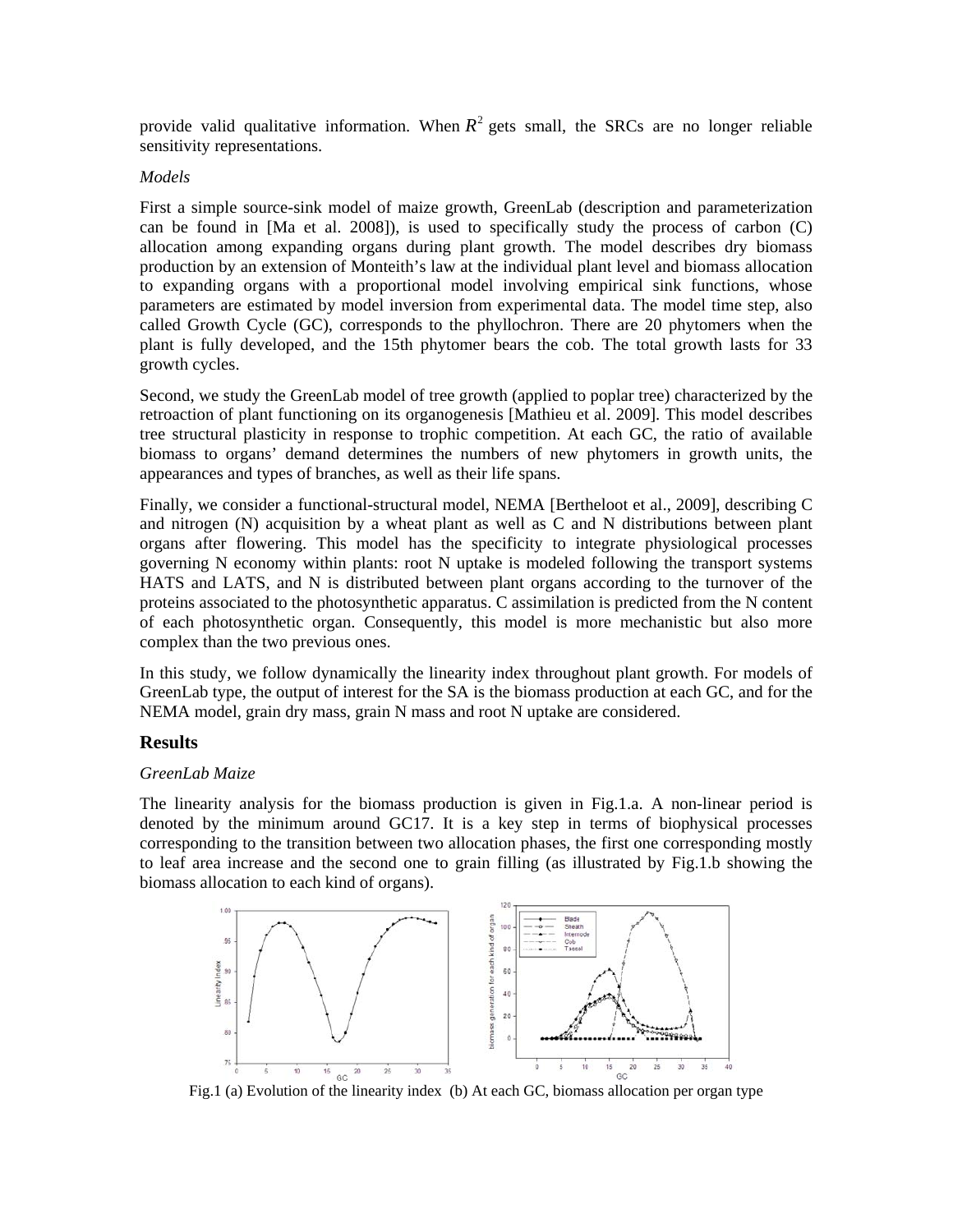#### *Poplar tree model with retroaction of functioning on organogenesis*

In Fig.2.a, is shown the evolution of the ratio of biomass production to organs' demand, which is the key variable controlling tree organogenesis in the GreenLab model of tree growth. The linearity index is shown in Fig.2.b. The initial states show the high linearity indices, but it decreases rapidly with the increasing influence of the trophic competition on organogenesis, particularly the appearance of the first branch at growth cycle 5. The linearity index stabilizes at around 0.5, which is quite low, and probably a consequence of the strong level of retroaction in the dynamic system.



Fig. 2 (a) Evolution of ratio of available biomass to organs' demand (Q/D) (b) Evolution of linearity index

#### *Model of C-N dynamics (NEMA)*

The evolutions of the linearity indices for the N mass of the grains, their dry mass and the rate of root N uptake are shown in Fig.3. If the model is highly linear for the grain dry mass Fig.3.a, it is not the case for grain Nitrogen mass Fig.3.b. For N uptake by root Fig.3.c, the evolution of the linearity index is hieratic with a low level of linearity. It seems reasonable when we consider the complex driving forces for N uptake in the model, involving function of the nitrate concentration in the soil modulated by positive and negative feedbacks of respectively C and N in the plant, on root activity.



the grains (c) Root N uptake

#### **Discussion**

Considering the dynamic evolution of the linearity index throughout plant growth may reveal phases during which linearity is very high, probably showing some stable behavior for which the experimental process for parameter estimation could be lighter in this period. On the contrary, the analysis may show evidence of some moments when a strong non-linearity occurs. Such moments may be characteristic of very specific biological phenomena during plant growth as well as the high level of interactions between parameters, either known by the modeler or unknown, in which case they should probably be investigated more. For non-linear phases, a special care should be taken of in the frequency and details of experimental measures.

For example, since the parametric estimation of GreenLab by model inversion relies on multistage observations, the information given by the linearity analysis can be taken advantage of. For